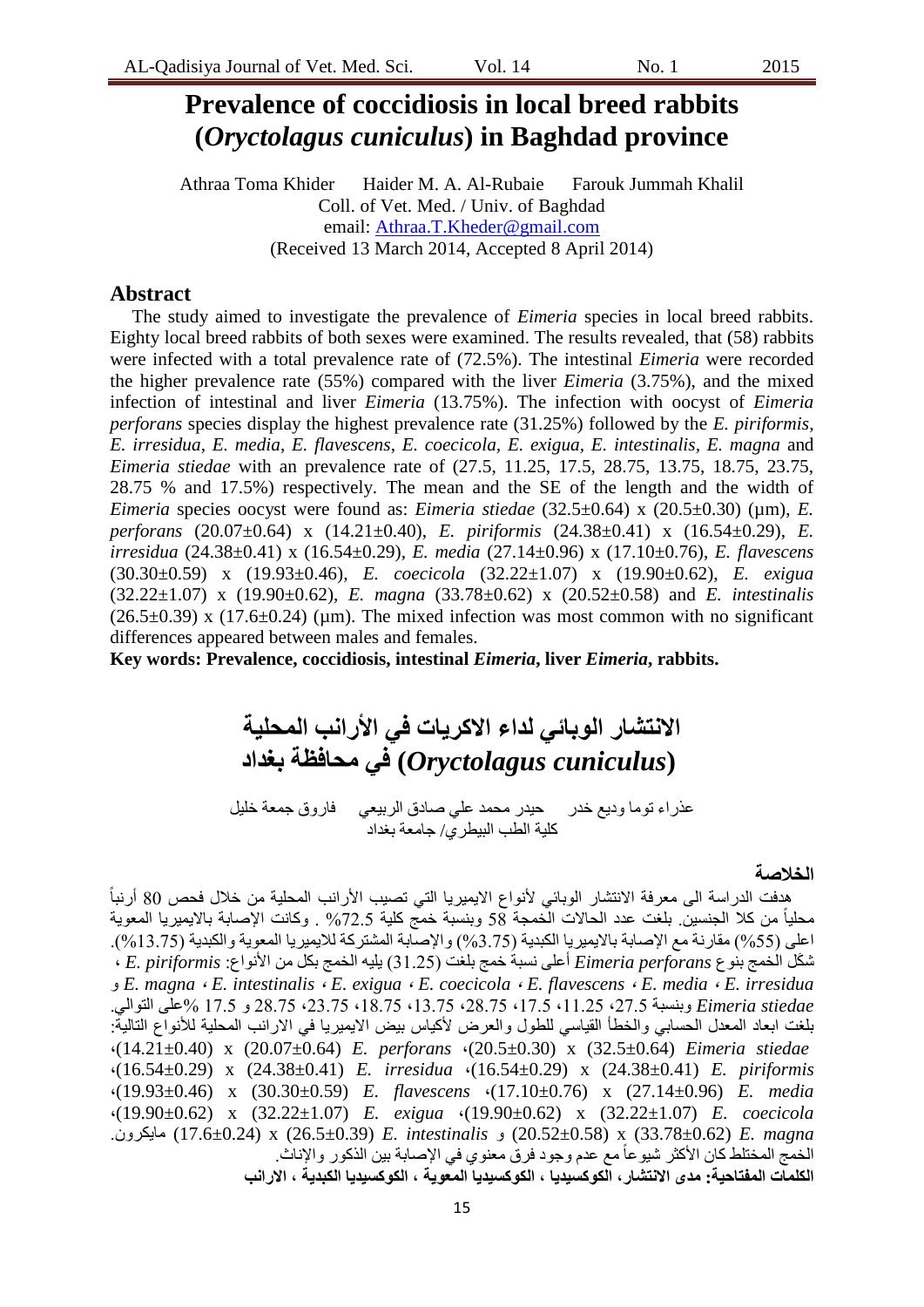## **Introduction**

Rabbit meat is used as a good source of animal protein, and some breeds are reared for fur production as well as for medical and biological purposes (1). Coccidiosis is a parasitic disease caused by intracellular protozoon of the genus *Eimeria* (2). Rabbit coccidiosis is a common and widespread protozoal infection (3, 4). It is an important economic disease, especially, in breeding and rearing establishments where sanitation measures are poor. It has two forms: hepatic caused by *E. stiedae* and intestinal caused by other fourteen *Eimeria* species (5). These species *are E. media, E. magna, E. irrestidua, E. piriformis, E. exigua, E. intestinalis, E. coecicoIa, E. neoleporis, E. nagpurensis, E. leporis, E. flavescens, E. matsubayashii* and *E. perforans* (5, 6, 7), and these cause significant mortality in domestic rabbits where kids are the most susceptible; however, infected adults become carriers of the disease and are the source of infection (2). These coccidians can lead to retarded growth, diarrhea and even mortality thus causing considerable economic losses (8, 9, 10,and 11). Due to the importance of rabbits coccidiosis this study was conducted to investigate the prevalence of different *Eimeria* species in Baghdad province.

## **Materials and methods**

A total of 80 local breed rabbits (*Oryctolagus cuniculus*) were collected from local markets at different areas in Baghdad during the period of December /2012 to September/ 2013. The sex and weight were recorded. Blood was taken directly from the heart. Rabbits were Slaughtered and dissected. The gastrointestinal tract was splitted longitudinally, scraped, and the contents washed in a 100 mesh screen and liver was dissected. Parasite identifications were made utilizing conventional parasitological techniques (12), and histopathological examination was conducted (13). Fecal samples were collected from the intestine of each rabbit, and examined for the presence of *Eimeria* oocysts by centrifugal flotation technique using saturated salt solution (specific gravity:

1.20). The coccidial oocysts were sporulated in 2.5% (w/v) potassium dichromate solution (K2Cr2O7) in Petri dishes at 27ºC for 7 days. They were identified on the basis of the morphological characteristics using a light microscope (14, 15). The morphometric data and the specific characteristics of unsporulated and sporulated oocysts were recorded (1). The features of sporulated oocysts including shape, shape index, size inner and outer wall, cap and time of sporulation, micropyle and residium were measured and the identity of species of coccidia was determined by the keys previously described by researchers (6, 7, 11, and 16). The differential count of leucocytes was made from blood stained with Giemsa (17). Statistical analysis of means were performed by using statistical package for social science (SPSS 2008), Version 16, and for determination of a significant differences by using one way analysis ANOVA (18).

## **Results**

The total infection rate of *Eimeria* was found (72.5%); where the intestinal *Eimeria* was recorded a higher infection rate (55%) compared with Liver *Eimeria* (3.75%) and mixed infection of intestinal and liver *Eimeria* (13.75%). Also, females had a higher *Eimeria* infection rate (76%) compared with males (66.66%); but the liver *Eimeria* infection rate in males was a higher (6.66%) than females (2%); While intestinal *Eimeria* in females was recorded a higher infection rate (60%) compared to males (46.66%). Also in the mixed infection (intestinal and liver *Eimeria*) the females had a higher infection rate (14%) than males (13.33%) (Table 1).

#### **Infection rate of** *Eimeria stiedae* **according to sex:**

The total infection rate of Eimeria stiedae in rabbits (17.5%), which were (20%) in males and (16%) in females (Table 2).

#### *Eimeria* **species:**

The results showed that the species of intestinal *Eimeria*; they are (*E. perforans, E. piriformis, E. irresidua, E. media, E. flavescens, E. coecicola, E. exigua,*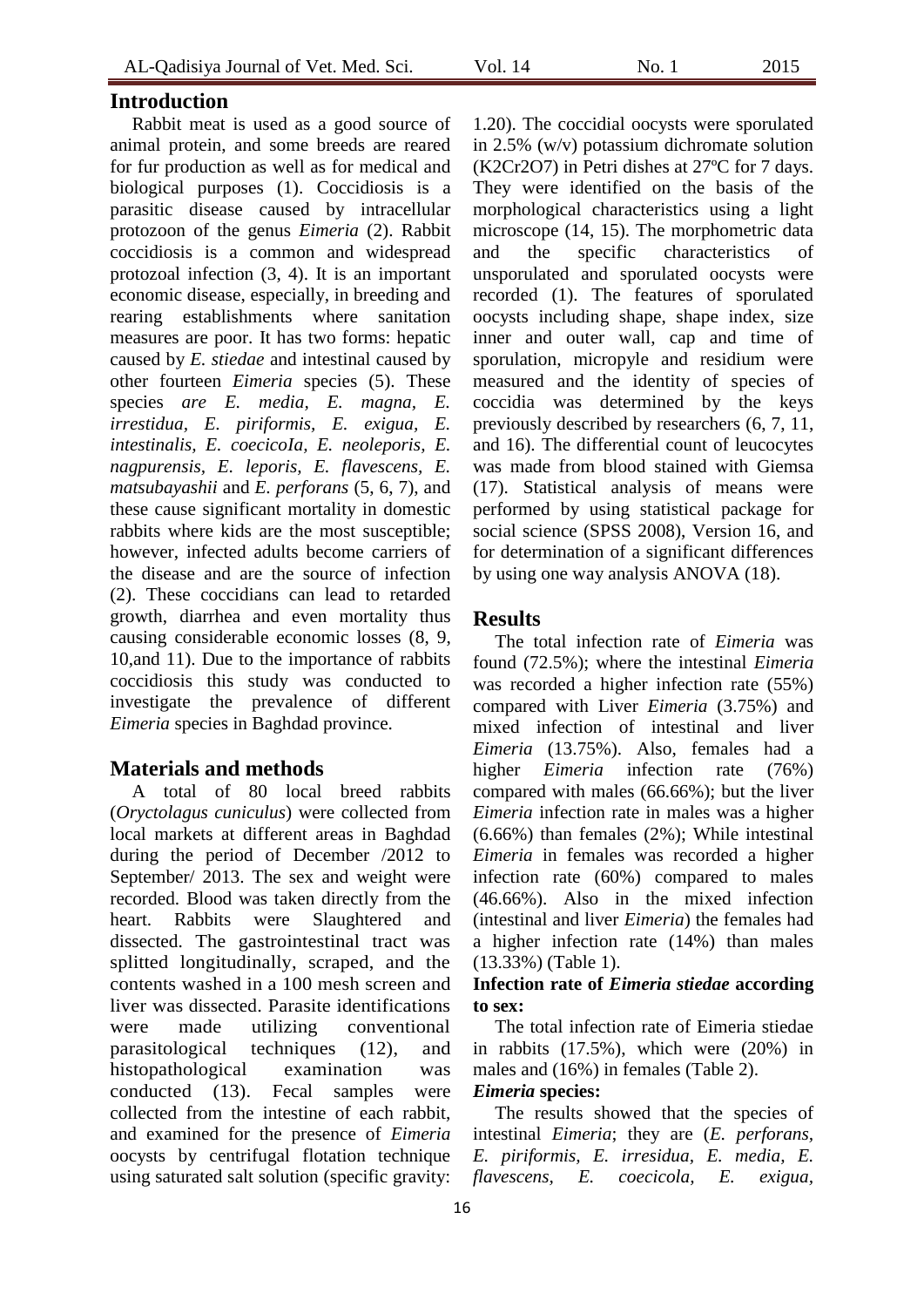**Table (1) The total infection rate of**  *Eimeria spp***. in local breed rabbits.**

|            |        | Total      |         |           |
|------------|--------|------------|---------|-----------|
| <b>Sex</b> | Liver  | Intestinal | Mixed   | Infection |
|            | (% )   | (% )       | (% )    | (% )      |
| Males      | (6.66) | (46.66)    | (13.33) | (66.66)   |
| (30)       |        | 14         |         | 20        |
| Females    | (2)    | (60)       | (14)    | (76)      |
| (50)       |        | 30         |         | 38        |
| Total      | (3.75) | (55)       | (13.75) | (72.5)    |
| (80)       |        | 44         |         | 58        |

**Table (2) Infection rate of** *Eimeria stiedae* **according to the sex in local breed rabbits.**

| <b>Sex</b> | No. of Exam. | Infected | Percentage |
|------------|--------------|----------|------------|
|            | Animals      |          | $\%$       |
| Males      | 30           |          |            |
| Females    | 50           |          | -161       |
| Total      | 30           |          |            |

**Table (3) Infection rate of each species of** *Eimeria* **in local breed rabbits.**

| Types of<br>Eimeria | No. of Exam. Animals | No. of Infected animals | No. of samples  | Percentage<br>(Total)% | Percentage<br>(Species)% |
|---------------------|----------------------|-------------------------|-----------------|------------------------|--------------------------|
| E. perforans        |                      |                         | 25              | 31.25                  | 43.10                    |
| E. piriformis       |                      |                         | 22              | 27.5                   | 37.93                    |
| E. irresidua        |                      |                         | 9               | 11.25                  | 15.51                    |
| E. media            |                      |                         | $\overline{14}$ | 17.5                   | 24.13                    |
| E. flavescens       | 80                   | 58                      | 23              | 28.75                  | 39.65                    |
| E. coecicola        |                      |                         | 11              | 13.75                  | 18.96                    |
| E. exigua           |                      |                         | 15              | 18.75                  | 25.86                    |
| E. intestinalis     |                      |                         | 19              | 23.75                  | 32.75                    |
| E. magna            |                      |                         | 23              | 28.75                  | 39.65                    |

**Table (4) Microscopic examination for oocyst of different species of** *Eimeria* **in the local breed rabbits. (M±SE= Mean ± Standard error)**

|                 | Length                                                   |        |                                       |                                           |                      |                    |                                |
|-----------------|----------------------------------------------------------|--------|---------------------------------------|-------------------------------------------|----------------------|--------------------|--------------------------------|
| Species         | X<br>Width<br>$M \pm SE$                                 | Sample | Shape                                 | Wall                                      | Micropyle            | Residual<br>body   | Site of<br>infection           |
| E.stiedae       | $(32.5 \pm 0.64)$<br>X<br>$(20.5 \pm 0.30)$              | 14     | Ovoid                                 | Yellow to<br>light pink                   | Present and<br>small | Present            | Liver                          |
| E.perforans     | $(20.07 \pm 0.64)$<br>X<br>$(14.21 \pm 0.40)$            | 25     | Ellipsoid                             | Colorless to<br>light pink bi-<br>layered | Indistinct           | Present<br>small   | Duodenum                       |
| E.piriformis    | $(24.38 \pm 0.41)$<br>$\mathbf x$<br>$(16.54 \pm 0.29)$  | 22     | Piriform                              | Yellow-<br>brown bi-<br>layered           | Present              | Non                | Cecum and<br>colon             |
| E.irresidua     | $(24.38 \pm 0.41)$<br>X<br>$(16.54 \pm 0.29)$            | 9      | ellipsoid                             | Light yellow<br>bi-layered                | Prominent            | Non                | Cecum and<br>Ilium             |
| E.media         | $(27.14 \pm 0.96)$<br>$\mathbf{x}$<br>$(17.10 \pm 0.76)$ | 14     | Ellipsoid                             | Brown thick                               | Present              | Present<br>large   | Jejunum,<br>Ilium and<br>colon |
| E.flavescens    | $(30.30 \pm 0.59)$<br>X<br>$(19.93 \pm 0.46)$            | 23     | <b>Broad</b><br>ellipsoid<br>or ovoid | Yellow to<br>brown bi-<br>layered         | Prominent            | Non                | Ilium,<br>cecum and<br>colon   |
| E.coecicola     | $(32.22 \pm 1.07)$<br>X<br>$(19.90 \pm 0.62)$            | 11     | $Ovoid -$<br>cylindrical              | Yellow to<br>brown bi-<br>layered         | Present<br>small     | Present            | Ilium,<br>cecum and<br>colon   |
| E.exigua        | $(32.22 \pm 1.07)$<br>$\mathbf{x}$<br>$(19.90 \pm 0.62)$ | 15     | Spherical                             | colorless                                 | Non                  | Non                | Ilium                          |
| E.magna         | $(33.78 \pm 0.62)$<br>X<br>$(20.52 \pm 0.58)$            | 23     | Ovoid to<br>ellipsoid                 | Orange-red-<br>brown bi-<br>layered       | Prominent<br>lipped  | Present<br>large   | Jejunum,<br>ilium              |
| E. intestinalis | $(26.5 \pm 0.39)$<br>$\mathbf x$<br>$(17.6 \pm 0.24)$    | 19     | Pyriform<br>or ovoid                  | Light brown                               | present              | Large,<br>granular | Jejunum,<br>ilium              |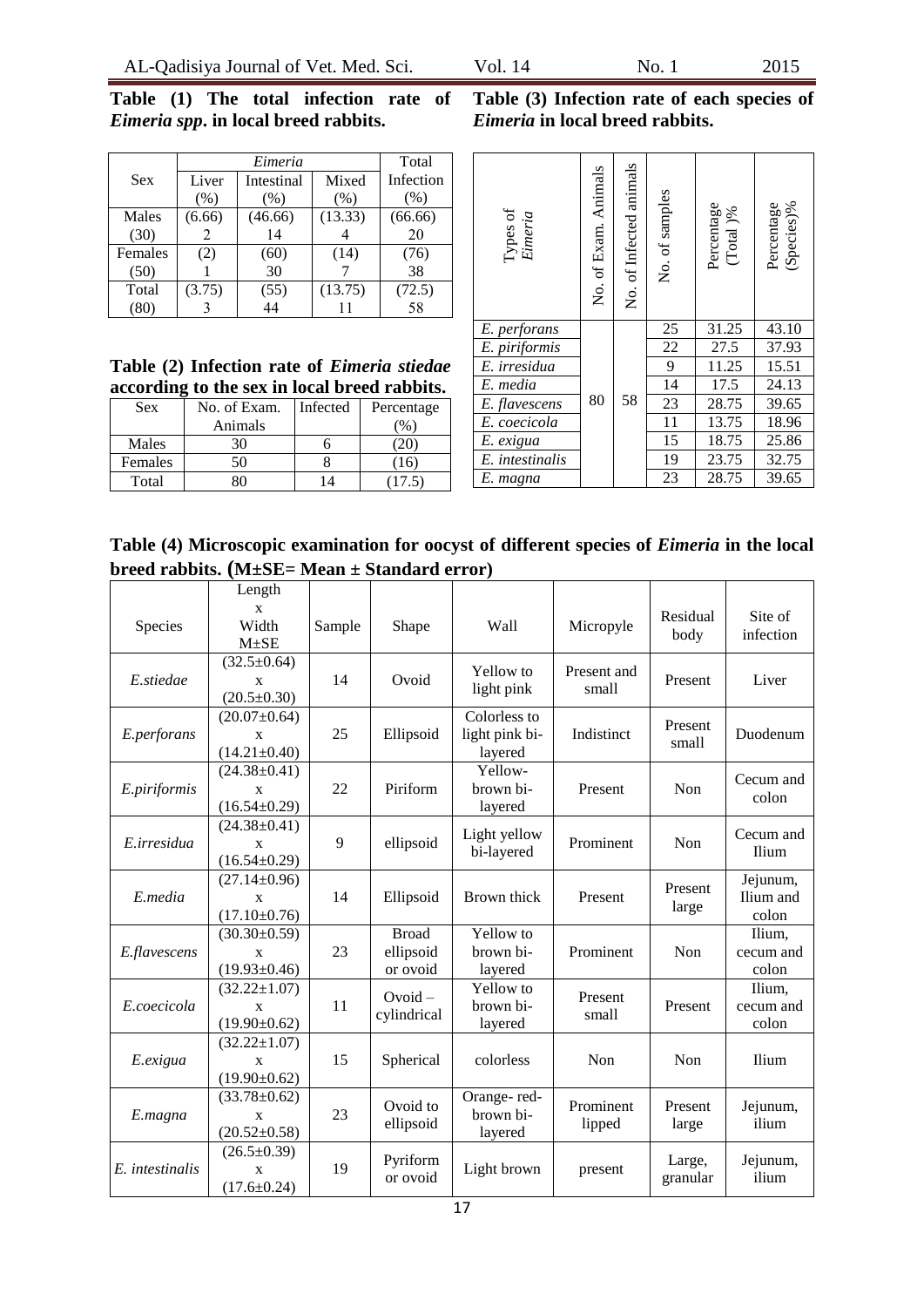*E. intestinalis, E. magna*); the highest infection rate (31.25%) was recorded in *E. perforans* followed by *E. magna* and *E. flavescens* 28.75 % while *E. irresidua* showed the lowest infection rate (11.25%) (Table 3). The mean and the SE of the length, the width and the characters of the *Eimeria* species oocyst were found as: *Eimeria stiedae* (32.5±0.64) x (20.5±0.30) (µm), *E. perforans* (20.07±0.64) x (14.21±0.40), *E. piriformis* (24.38±0.41) x (16.54±0.29), *E. irresidua* (24.38±0.41) x (16.54±0.29), *E. media* (27.14±0.96) x (17.10±0.76), *E. flavescens* (30.30±0.59) x (19.93±0.46), *E. coecicola* (32.22±1.07) x (19.90±0.62), *E. exigua* (32.22±1.07) x (19.90±0.62), *E. magna* (33.78±0.62) x (20.52±0.58) and *E. intestinalis* (26.5±0.39)  $x(17.6\pm0.24)$  (um) (Table 4).

#### **Effects of** *Eimeria spp***. on the differential leucocyte count (DLC):**

Infection with *Eimeria* spp. was seen affect on the differential leucocyte count. The liver *Eimeria* had an increase in the neutrophils  $(40.67 \pm 3.93)$  compared with intestinal *Eimeria* (40.52±2.28), but less than Liver and Intestinal *Eimeria* (40.82±3.19)

while all these infected rabbits had an increase in neutrophils than the non-infected rabbits (43.36±3.16). While the rabbits infected with liver *Eimeria* shown significant increase (p<0.05) in monocytes  $(8.33 \pm 0.33)$ compared to non-infected rabbits  $(5.95 \pm$ 0.49). It worthwhile, that there was an increase (p˂0.05) in basophil values in the infected with intestinal and liver *Eimeria*  $(1.18 \pm 0.32)$ . Also the liver *Eimeria* had an increase in eosinophils  $(3.33 \pm 0.88)$ compared with intestinal *Eimeria* (1.86 ± 0.26) (Table 5).

## **Effects of season on the** *Eimeria* **infection rates:**

The results showed the effect of seasons in the *Eimeria* infection rates. Spring showed a highest infection rate (81.3%) and the lowest infection rate was recorded in Winter (75.8%) (Table 6).

#### **Effects of Eimeria infection on weight gain:**

Infected Males had an increase in the body weight  $(1257.5 \pm 102.37)$  compared with infected females  $(1104.6\pm100.15g)$ (Table 7).

| Type of Eimeria   | Mean $\pm$ SE (%) |                  |                       |                 |                      |  |
|-------------------|-------------------|------------------|-----------------------|-----------------|----------------------|--|
|                   | Neutrophils       | Lymphocytes      | Monocytes             | Eosinophils     | <b>Basophils</b>     |  |
| Intestinal        | $40.52 \pm 2.28$  | $49.93 \pm 2.20$ | $7.43 \pm 0.55$<br>AB | $1.86 \pm 0.26$ | $0.25 \pm 0.09$      |  |
| Liver             | $40.67 \pm 3.93$  | $47.67 \pm 3.28$ | $8.33 \pm 0.33$<br>A  | $3.33 \pm 0.88$ | $0.00 \pm 0.00$      |  |
| Liver& Intestinal | $40.82 \pm 3.19$  | $48.73 \pm 3.22$ | $5.91 \pm 0.85$       | $3.36 \pm 0.69$ | $1.18 \pm 0.32$<br>A |  |
| Non infected      | $43.36 \pm 3.16$  | $48.41 \pm 3.40$ | $5.95 \pm 0.49$       | $2.14 \pm 0.60$ | $0.18 \pm 0.10$      |  |

**Table (5) Effects of** *Eimeria spp.* **on the DLC in local breed rabbits.**

P˂0.05

#### **Table (6) Effect of seasons on** *Eimeria*  **infection rates.**

| Season | No. of Examined<br>Animal | Eimeria (%) |
|--------|---------------------------|-------------|
| Winter | 29                        | 22(75.8)    |
| Spring | 43                        | 35(81.3)    |
| Total  | 72                        | 57(79.1)    |
|        |                           |             |

#### **Discussion**

This study has been carried out in order to investigate coccidiosis in the local breed rabbits. Till now, 15 *Eimeria* species are

#### **Table (7) Effect of** *Eimeria* **infection on weight gain of local breed rabbits according to sex.**

| Sex            | Mean $\pm$ SE (g)   |
|----------------|---------------------|
| Males          | $1257.5 \pm 102.37$ |
| <b>Females</b> | $1104.6 \pm 100.15$ |

known which can infect rabbits, and all of them are parasites of the intestinal tract, except the *Eimeria stiedae*, which invades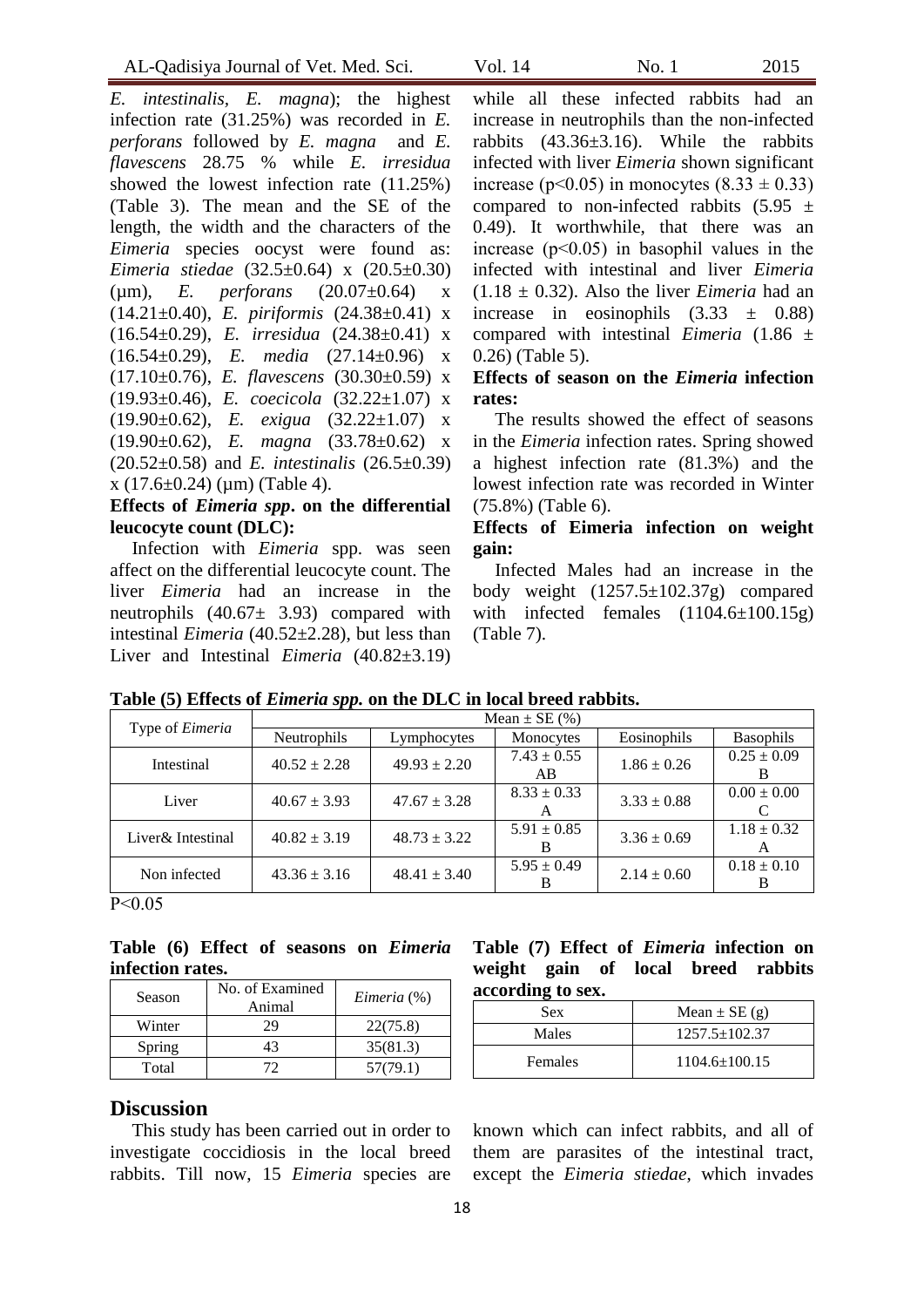exclusively the liver and the biliary tract (5). There is no significant difference in the prevalence of *E. stiedae* between male and female rabbits (P>0.05) (15). Oocysts of *Eimeria spp.* showed the highest percentage 72.5% that is agreed with (19) who recorded a high infection rate 73.9% in rabbits. Also (11) is found the prevalence in five provinces in domestic rabbits ranged from 73.36- 87.54%. in Gansu province that had the highest prevalence of 87.54% which is followed by Shanxi, Ningxia, Xinjiang and Qinghai with prevalence of 78.09, 77.04, 74.99 and 73.36%, respectively. The overall prevalence of coccidial infections in Northwest China is 78.11% (1627/1622). (1) In Egypt he recorded an overall prevalence of 70% (70/100). Toula and Ramadan (20) reported that 90% of the examined rabbits are positive. More than a dozen *Eimeria* spp. are reported from the intestine of rabbits. Distinguishing morphologic features of the oocysts of intestinal *Eimeria* spp. is stated (21). However, with the possible exception of *E. neoleporis,* it appears that intestinal Coccidia of lagomorphs are host specific and that transmission to hosts of different genera does not occur. (21) About 14 species of *Eimeria* are examined namely, *E. stiedae* (17.81%; 289/1622), *E. media* (16.58%; 269/1622), *E. magna* (13.75%; 223/1622), *E. irrestidua* (23.98%; 389/1622), *E. piriformis* (8.69%; 141/1622), *E. exigua* (7.77%; 126/1622), *E. intestinalis* (9.31%; 151/1622), *E. coecicoIa* (10.05%; 163/1622), *E. neoleporis* (9.00%; 146/1622), *E. nagpurensis* (10.30%; 167/1622), *E. leporis* (6.04%;98/1622), *E.fIavescens* (8.75%; 142/1622), *E. matsubayashii* (6.98%; 113/1622) and *E. perforans* (19.61%; 318/1622). Kasim and Al-Shawa (22) reported that 73% of rabbits are found to have mixed infection with three Eimeria species. Kasim and Al-Shawa (22) reported that 73% of rabbits are found to have mixed infection with three Eimeria species. Also, Toula and Ramadan (20) reported five mixed Eimeria species and found that 90% of the examined rabbits are positive and that mixed infections with two to three species were most frequent. Eight species of Eimeria,

namely *E. stiedae*, *Eimeria media*, *E. intestinalis, Eimeria coecicola, E. magna, Eimeria exigua, Eimeria perforans* and *Eimeria flavescens*, are identified from naturally infected rabbits in Egypt. Mixed infection with three different species occurred most frequently. *E. intestinalis* and *E. coecicola* are generally the most predominant species, while *E. magna, E. media* and *E. stiedae* are less common and *E.flavescence*, *E. exigua* and *E. perforans* are relatively rare (1). Coccidiosis usually spread from one rabbit to another through a rabbit's excrement or through soiled food or bedding (11). The first comprehensive study on the species spectrum of coccidia in hares in Austria is published by Kutzer and Frey (23). Other authors identified a total of eight coccidial species of which *Eimeria robertsoni*, *E. semisculpta* and *E. leporis* are the most common. (24) Chroust (25,26) who also reported eight species of which *E. robertsoni* and *E. leporis* caused infections in more than 70% of cases in the Czech Republic. (24) Visceral samples of 60 wild rabbits at necropsy, are selected and examined from districts of East Azerbaijan Province, where recorded *Eimeria magna*  (5%) and *Eimeria steidae* 3.33%). (27) The prevalence is obviously low in rabbits whose cages have defecation device (self-cleaning) while the prevalence is high when rabbits are fed under crowded or poor sanitary conditions due to the primitive feeding equipment and hygiene status, coccidiosis in rabbits is widespread in rural areas in China (11). Zarzara *et al.* (28) found that the coccidian infection of liver is nearly 0.1%. While in Syria the abundance of infection is 4% (29). These variations may depend on geographical location, the difference in environmental conditions prevailing in each region, the rearing conditions, the number of samples examined, and the season of the year of study (30). In earlier studies by Catchpole and Norton (6) and Peeters and Geeroms (31), *E. stiedae* is not reported as a common protozoal infection in rabbits. (15). Gres et al. (32) reported the same finding in wild rabbits. The infection rate observed more in weanling rabbits in which there is no sex and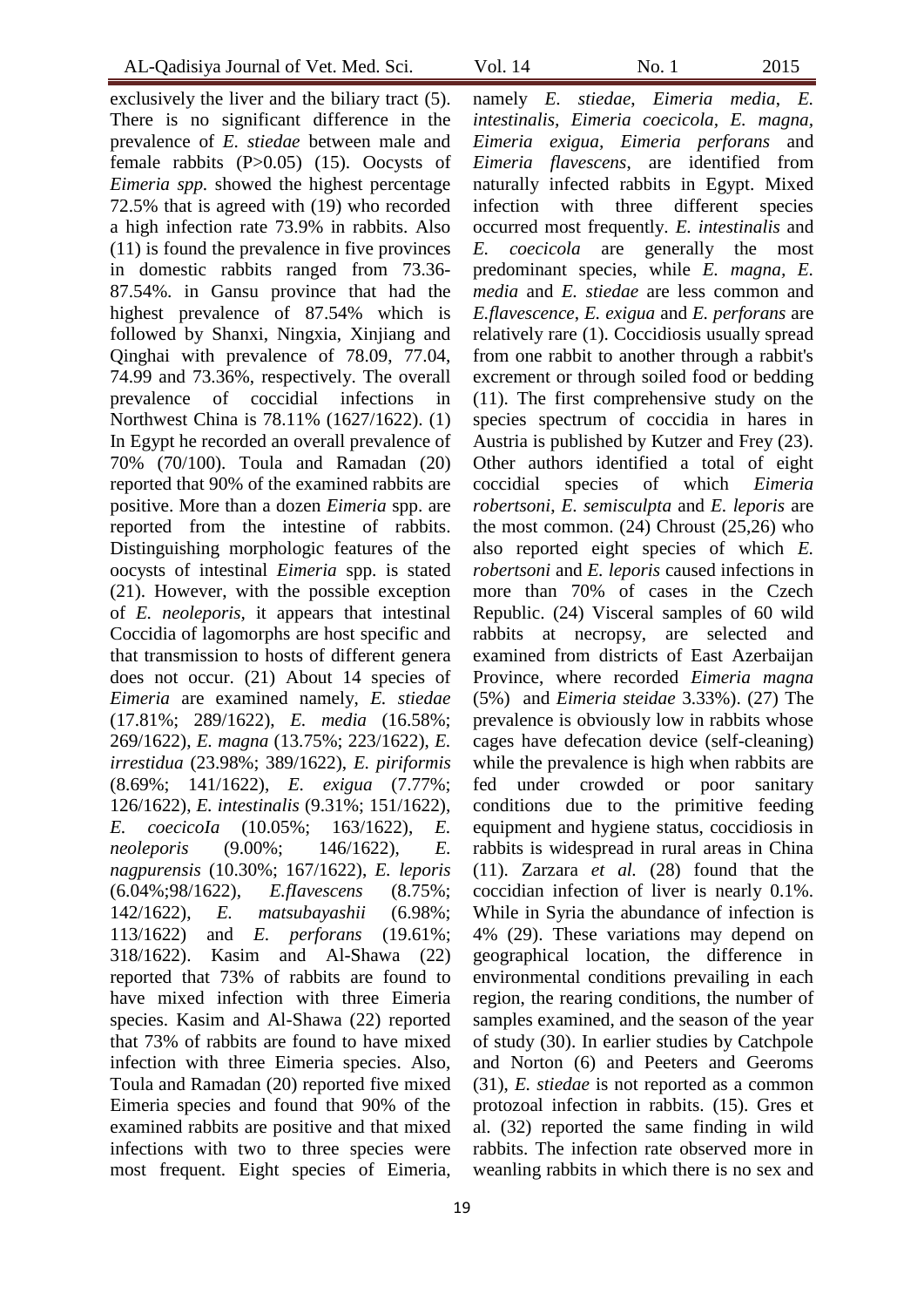breeds differences. This isolate of *E. stiedae*  multiplies in the epithelial cells of bile ducts and is considered as a pathogenic organism (30). *E. stiedae* like other *Eimeria* species enters into the intestinal wall, but it then migrates into the bile ducts, where it reproduces (33). The hepatic coccidiosis caused severe damage to the liver, particularly, in young rabbits and led to death (10,15). Functional tissue associated with immunity against coccidiosis is the gut associated lymphoid tissue (GALT) located in the intestine, along the mucosal layer and

#### **References**

- 1-El-Shahawi G A , El-Fayomi H M, Abdel-Haleem H M (2012) Coccidiosis of domestic rabbit *(Oryctolagus cuniculus)* in Egypt: light microscopic study. Parasitol Res. 110:251–258.
- 2-Oncel T, Gulegen E, Senlik B, Bakirci S (2011) Intestinal Coccidiosis in Angora Rabbits (*Oryctolagus cuniculus*) Caused by *Eimeria intestinalis*, Eimeria perforans and *Eimeria coecicola*. YYU Veteriner Fakultesi Dergisi., 22  $(1)$  27 – 29.
- 3-Ceré N, Humbert J F, Licois D, Corvione M, Afanassieff M, Chanteloup N (1996) A new approach for the identification and the diagnosis of *Eimeria media* parasite of the rabbit. Exp. Parasitol., 82: 132–138.
- 4-Al-Quraishy S, Metwaly M S, Dkhil M A, Abdel-Baki A-A S, Wunderlich F (2012). Liver response of rabbits to *Eimeria coecicola* infections. Parasitol Res., 110:901–911
- 5-Li M H, Ooi H K (2009) Fecal occult blood manifestation of intestinal *Eimeria spp*. Infection in rabbit. Vet. Parasitol., 161: 327–329.
- 6-Catchpole J, Norton C C (1979) The species of *Eimeria* in rabbits for meat production in Britain. Parasitol., 79: 249-257.
- 7-Levine N D (1985) Veterinary Protozoology. 1<sup>st</sup>Ed., Iowa State University Press, Iowa State., : 171- 179, 221-222.
- 8-Peeters J E, Geeroms R, Froyman R, Halen P (1981) Coccidiosis in rabbits: A field study. Res. Vet. Sci., 30: 328-334.
- 9-Taylor M A, Coop R L, Wall R L (2007) Vet. Parasitology. 3<sup>rd</sup> edition. Blackwell, Publishing Company USA., Pages:901.
- 10-Yakhchali M, Tehrani A (2007) Eimeriidosis and pathological findings in New Zealand white rabbits. J. Boil. Sci., 7:1488-1491.
- 11-Qiao J, Meng Q L, Cai X P, Tian G F, Chen C F, Wang J W, Wang W S, Zhang Z C, Cai K J, Yang L H (2012) Prevalence of coccidiosis in domestic rabbits (*Oryctolagus cuniculus*) in northwest China. J. Animal and Vet Advances., 11(4): 517- 520

lamina propria. This lymphocyte forms act as an obstacle against the infection and takes part in the formation of antibody during the development of immunity against coccidiosis (34). The large amount of lymphocytes migrate actively to the mucosa of intestine confirms the presence of physiological response due to stimulation of sporozoites of *E. magna* that damages the intestine. (35) Intestinal Coccidia of the genus *Eimeria*  are the most common protozoan parasites observed during the study (12).

- 12-Andrews C L, Davidson W R (1980) Endoparasites of selected populations of cottontail rabbits (*Sylvilagusfloridanus*) in the southeastern united states. J. Wildlife Diseases., 16(3): 395-401.
- 13-Luna L G (1968) Manual of histological staining method of the Armed forces. Institute of Pathology.3rd Ed. McGraw-Hill book Company. New York.
- 14-Soulsby E J L (1968) Helminthes, Arthropods and Protozoa of Domesticated Animals*.* 6.th ed. Bailliere Tindall, London., 676-682
- 15-Tehrani A A, Yakhchali M, Beikzadeh B, Morvaridi A (2013) Prevalence of rabbit hepatic coccidiosis in north west of Iran. Archives of Razi Institute., 68 (1): 65-69.
- 16-Pellardy L P (1974) Coccidia and coccidiosis*.* 2nd edition. Verlag Paul Parey, Berlin and Hamburg., 448–449.
- 17**-**Campbell T W (1988) Avian Hematology and  $Cytology.1<sup>st</sup>$  ed. Iowa State. University Press. Ames. Iowa., 5-17.
- 18-Steel R G, Torries J H (1980) Principle and Procedures of Statistical A Biometrical Approach, 2nd edition .Mc Graw –Hill Book Co. New York , USA.
- 19- إيمان دحام هادي المولى (2005). دراسة لبعض أنواع الطفيليات

الداخلية والخارجية في الأرانب الأليفة في منطقة الموصل. المجلة العراقية للعلوم البيطرية،المجلد19،العدد2.143-153.

- 20-Toula F H, Ramadan H H (1998) Studies on coccidia species of genus *Eimeria* from domestic rabbit (*Oryctolagus cuniculus domesticus* L.) in Jeddah, Saudi Arabia. J. Egypt Soc. Parasitol., 28: 691-698.
- 21-Baker D G (2007) Flynn's Parasitology of Laboratory Animals,  $2^{nd}$ edn. Blackwell, Ames., Pp. 840.
- 22-Kasim A A, AI-Shawa Y R (1987) Coccidia in rabbits (*Oryctolagus cuniculus*) in Saudi Arabia. Int. J Parasitol., 17:941–944
- 23-Kutzer E, Frey H (1976) Parasites of brown hares (*Lepuseuropaeus*) in Austria (in German). Berliner und Münchener TierärztlicheWochenschrift., 89:480–483.